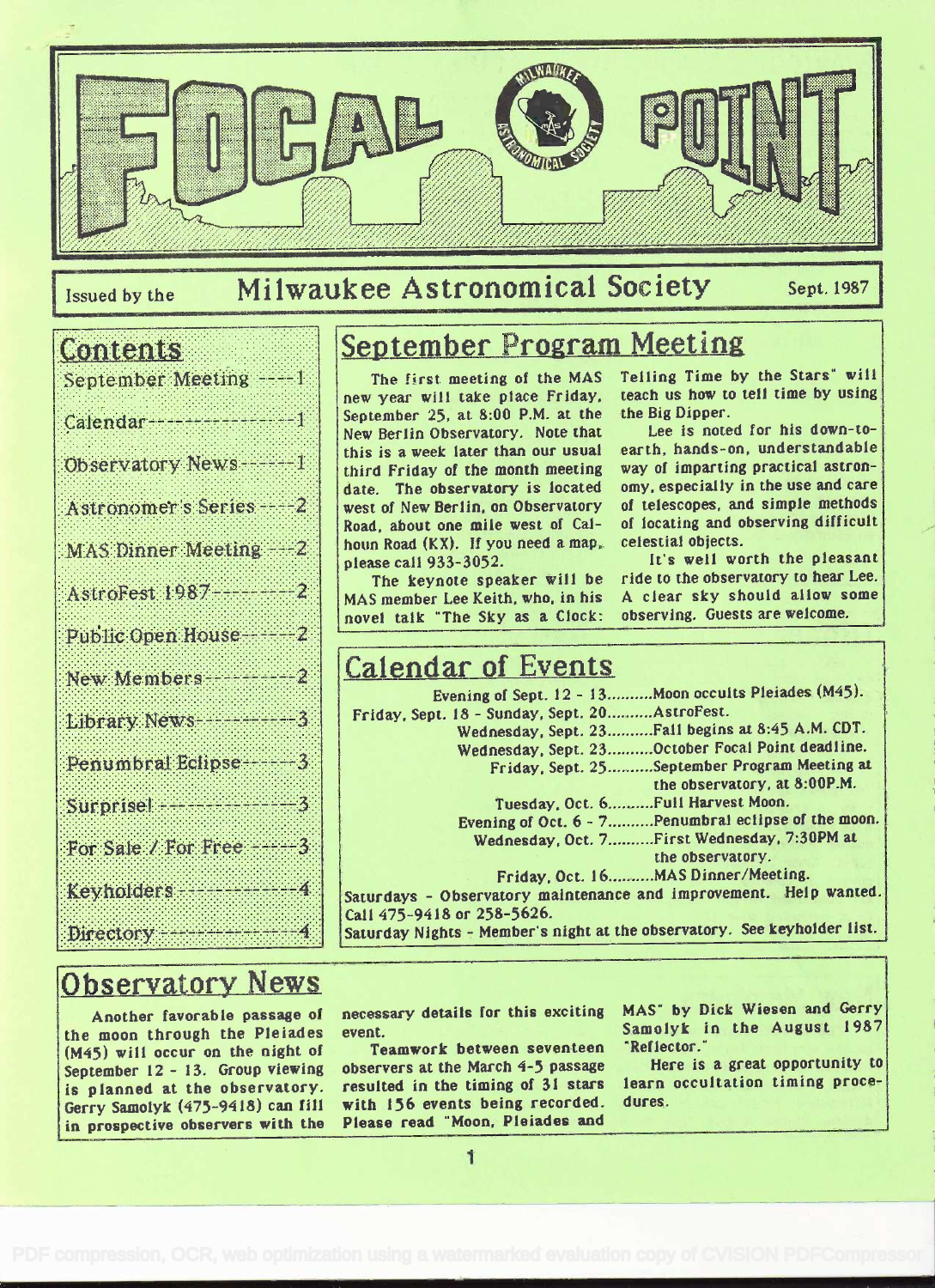#### Amateur Astronomer's Series by Lee Keith

These classes are informal. low keyed classes on basic observing techniques and telescope selection. use and maintenance. They vili be held at 7:00 PM at the observatory

on the Saturdays listed. If you are a beginner to astronomy or an intermediate observer looking for specific information, these classes are right up your alley. You don't

even bave to take notes, as there will be handouts summarizing salient points. After class, stick around for the hands on workshop, described below.

| Sept. 26------------                                                                                                                                                               | -Reading The Celestial Roadmap<br>The Small, Faint. & the Diffuse: Finding Celestial Objects<br>WORKSHOP: Take out Portascopes & find a few Messier objects!                                                            |                                                                                                                                                    |
|------------------------------------------------------------------------------------------------------------------------------------------------------------------------------------|-------------------------------------------------------------------------------------------------------------------------------------------------------------------------------------------------------------------------|----------------------------------------------------------------------------------------------------------------------------------------------------|
| Oct. 3 ------------------Neophyte's Guide to Telescopes                                                                                                                            | All the Extras - Accessories<br>WORKSHOP: Those Amazing Nebular Filters!                                                                                                                                                |                                                                                                                                                    |
| Oct. 10 ------------------ What's Your Power?                                                                                                                                      | WORKSHOP: Finding the field of view of your eyepieces by timing stars.                                                                                                                                                  |                                                                                                                                                    |
|                                                                                                                                                                                    | Oct. 17 ----------------Cleaning & Collimation of a Newtonian Telescope<br>WORKSHOP: Bring in your dirty telescope mirror for cleaning.                                                                                 |                                                                                                                                                    |
| be an opportunity for all who<br>attend to be given instructions on<br>the use of the large $12.5$ " tele-<br>scope, so you can use this telescope<br>on Saturday member's nights. | If time permits, there will also observers, the MAS offers the<br>Messier Club Observer's Handbook<br>if you send a $8.5$ " $x$ 11" SASE with<br>66 cents postage to:<br>Lee Keith<br>Herschel/Messier Club Coordinator | It contains a wealth of information<br>on observing techniques and hints.<br>as well as detailed maps to find the<br>more elusive Messier objects. |

As a reminder to summer

#### Dinner Meeting

Mark the date on your calendar and plan to attend the 19th Annual MAS Dinner Meeting. WHEN: Friday, October 16 WHERE: Boulevard Inn Sherman Blvd/Lisbon, Ave

Milwaukee. Wisc.

The guest speaker will be David Levy, a professional observer at Kitt Peak National Observatory. author, and comet discoverer. His topic: "Some Thoughts on the Discovery of Comets". Full details are contained in the registration form included with the newsletter.

#### AstroFest 1987

1239B E. Randolph Ct. Milwaukee, Wis. 53212.

The Chicago Astronomical Society will host the 8th Annual AstroFest. from Friday, Sept.. 18 through Sunday, Sept. 20.

The event, which features papers, displays, telescopes, vendors. and observing. will take place at. Camp Shaw-Waw-Nas-See about 60 miles south of Chicago. For full particulars write:

**ASTROFEST** Po Box 596-R Tinley Park. Illinois 60477 Chairman: James Hansley (312) 764-S131 Registrar: John Phelps.

#### Open House 1987

Public Open House 1987 will be extended to include Friday, October 9. Poor skies and weather denied many visitors of the chance to enjoy our facilities and to observe sky objects through the telescopes.

The final program will be General Astronomy and Observing. It will begin at 8:00 PM in the lecture hat!.

Cloudy or clear, the observatory will be open. The address is 18850 W. Observatory Rd. New Berlin, Wisc. Phone 542-9071

#### New Members

The newest stars in the MAS galaxy are; Gary Beyer, New Berlin; Patrick Beyer. Milwaukee; Tony Flegel. Waukesha: Ronald Kunicki, Milwaukee; Joseph and Julie Laudicina, Staten Island. New York;

John Leekley. Menomonee Falls; James Mayer. Waukesha: Joel and Barbara Mykiebust. Brookfield; Eileen Prout and son Joel, Brookfield; John and Lana Silke and daughter Pamela, Hartland; Julie Woods. Fredonia: Andrew Zadra, son of Nolan and Diantha Zadra. who joined July 16 weighing in at 7 lbs. 2 oz.

Everyone will be introduced at the September Program Meeting.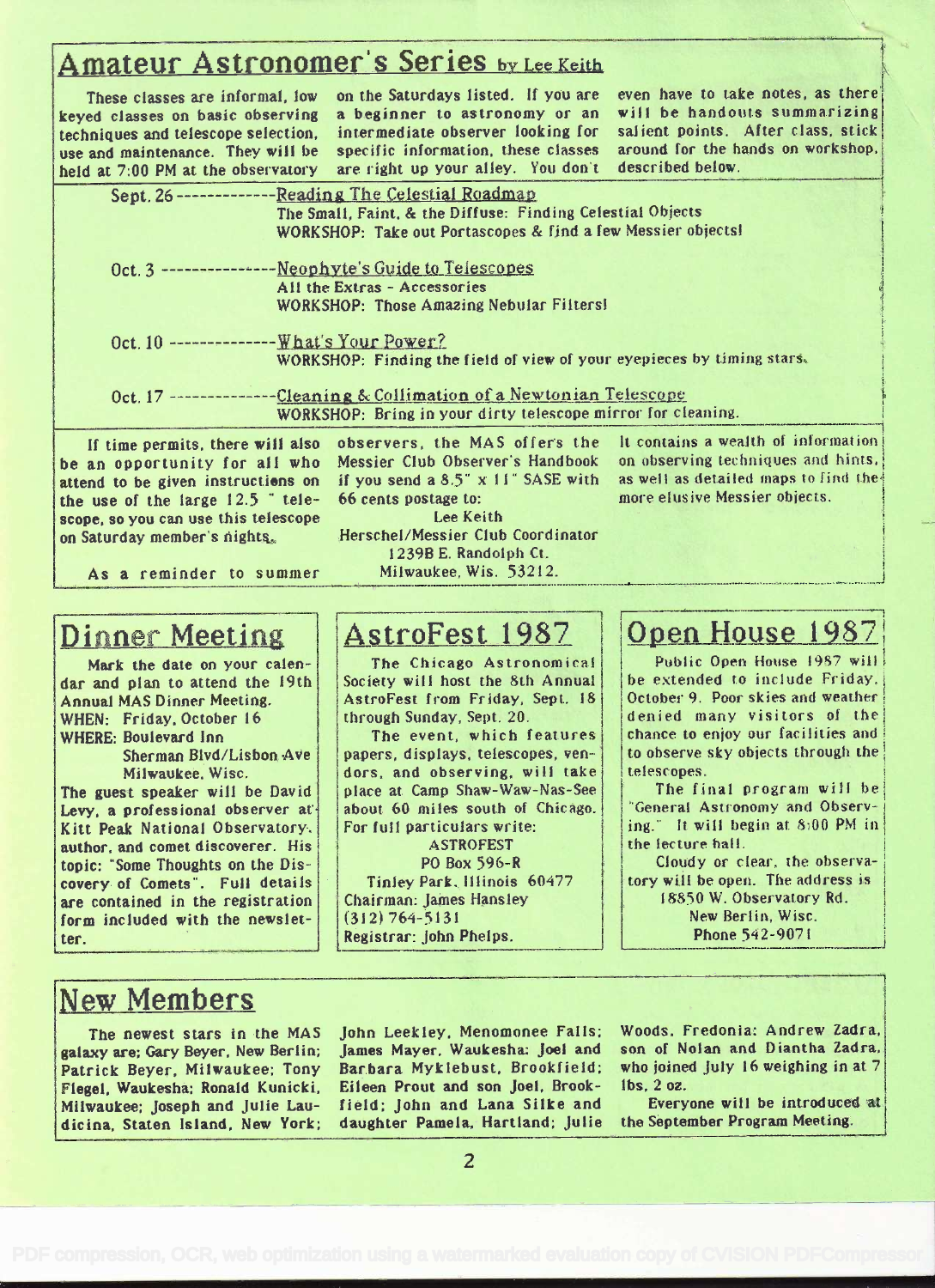#### Surprised?

The "Focal Point" now has a new format.. We hope you like the new look and find it easier to read and more enjoyable.

Your new typographer is MAS member Steve Reich who uses an Apple Macintosh SE computer to design. arrange. and illustrate the newsletter.

In the near future Steve will be capable to use his computer to add black & white photographs to the Focal Point.



### **Eclipse of Moon**

A penumbral eclipse of the moon will occur beginning at. 7:53 PM CDT on October 6, and ending at 12:10 AM CDT on October 7.

The moon will pass through the earth's penumbral shadow<br>causing the southeast portion of the full moon to appear dusty grey

#### For Free!

FREE GIFT CERTIFICATE worth \$50 towards purchase of any DigiTrak drive corrector (or power source). Please contact:

> Nick Nichols 542-2055

#### For Sale

17.5 inch Coulter Dobsonian telescope. 5 months old. customized. new design, and weather proofed. Includes 12 x 72mm finder, Tairad finder. dust cover. and bearing system added to mount. Must sell. \$950. Please contact:

> Rick Moskow 69 1 - I 088

#### Library News

Bulging bookshelvesl Our catalog of titles has grown astronomically this summer thanks to the following donations:

| From Scott Laskowski: | Asimov's Guide to Halley's Comet - Asimov 1985<br>This is a popular level history of comets in gen-<br>eral and Halley in particular.                                                                                                                                                                                                                                                                                                                         |  |
|-----------------------|---------------------------------------------------------------------------------------------------------------------------------------------------------------------------------------------------------------------------------------------------------------------------------------------------------------------------------------------------------------------------------------------------------------------------------------------------------------|--|
|                       | From Barbara Swiontek: Music of the Spheres - Murchie 1967.<br>The 2 volume set attempts to integrate all that is<br>known (in 1967) about the physical universe in<br>an unusual style that combines facts with phi-<br>losophy. Drawings by the author complement the<br>text.                                                                                                                                                                              |  |
|                       | The New Astronomy - Henbest & Marten 1983.<br>Interpreting images made in non-optical wave-<br>lengths, often with the aid of computer manipu-<br>lation, constitutes the "new astronomy." The<br>book begins with an elegant table showing all<br>the types of electromagnetic radiation, the<br>objects which radiate most strongly in those<br>wavelengths, and what kinds of instruments are<br>used as detectors.                                        |  |
| From Harry Auchter:   | A total of 51 books! Including texts by such<br>authors as Abell, Baker & Frederick, Brandt.<br>Pasachoff, Struve, and others;<br>365 Starry Nights - Raymo 1982 and<br>Mercury, the Elusive Planet - Strom 1987.<br>Mr. Auchter, longtime MAS member and key<br>holder, recently retired from teaching; and the<br>Society can be very proud that he chose our<br>library as a means of keeping this collection of<br>astronomical knowledge in circulation. |  |
| From Gerry Samolyk:   | Meade Star Charts: a Seasonal Guide to the Stars.<br>Planets, and Deep-Space Objects.                                                                                                                                                                                                                                                                                                                                                                         |  |
|                       | <b>Recent Purchases</b>                                                                                                                                                                                                                                                                                                                                                                                                                                       |  |

Thunderstones and Shooting Stars: The Meaning of Meteorites-Dodd <sup>1986</sup>

Throughout Earth's history, it has accumulated a layer of meteoritic material about 5 feet thick. Most of it arrives in the form of microscopic grains; but some, if scientists are fortunate enough to find and study the larger pieces, can help unlock the secrets of the beginning of the solar system. Dodd first gives the reader a solid background to the study of "the poor man's space probe" then methodically outlines the progress of meteoritic analysis and gives the chemical evidence to support or refute theories about their origins.

#### Graze Observer's Handbook. 2nd edition - Povenmire 1979.

The shadow of the moon projected on Earth's surface provides a means of obtaining valuable information about the moon and the objects it occults. Veteran and neophyte observers alike will benefit from the experiences related here. The book covers lunar occultations completely from how Lo obtain maps and predictions to remembering to bring your tranquilizers. Milwaukee's Portascopes are mentioned.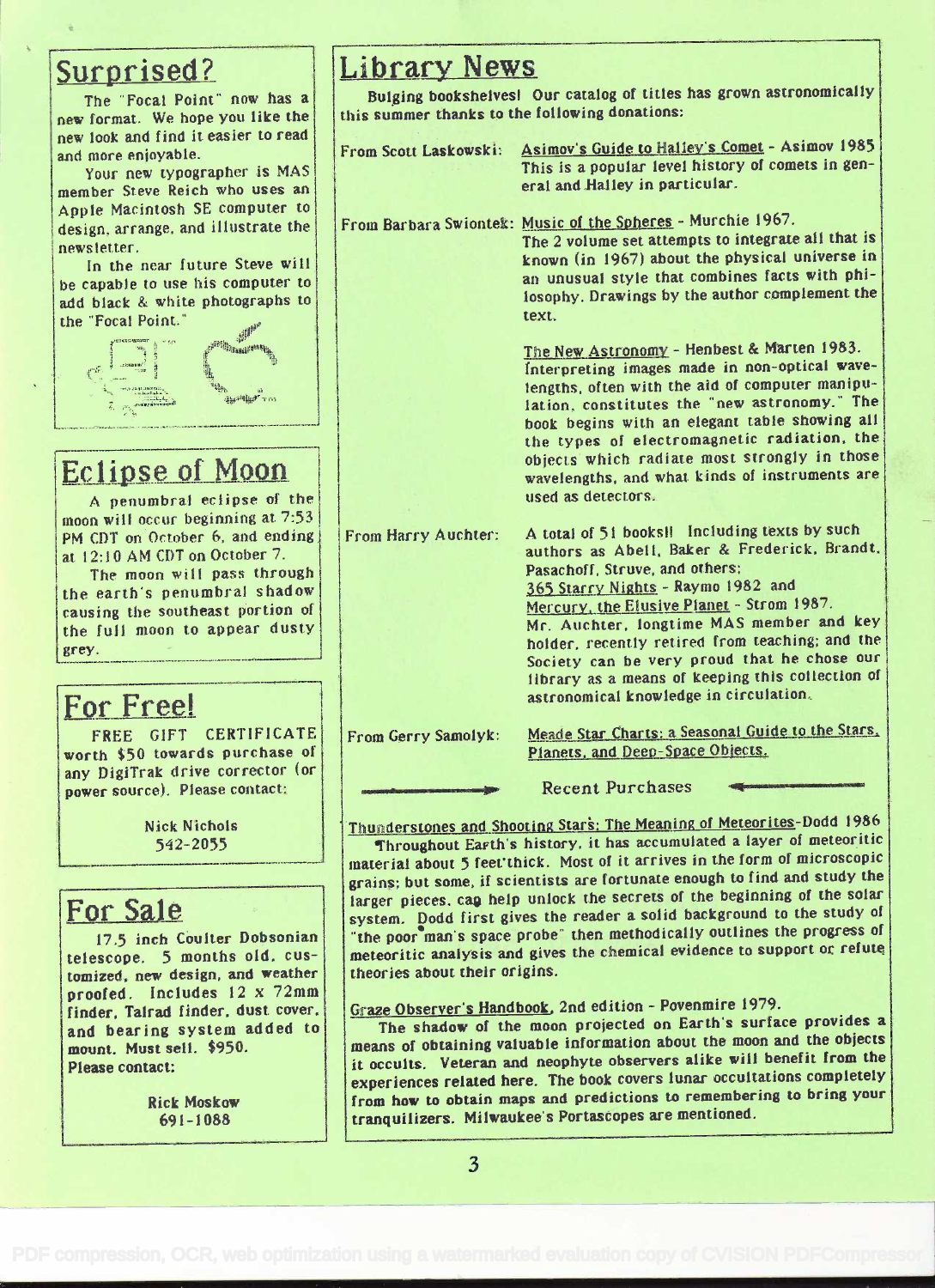## Members Night Keyholders

| Sept. 12 | J. Pfannerstill | 475-6494 |  |
|----------|-----------------|----------|--|
| Sept. 19 | T. Ross         | 784-2093 |  |
| Sept. 26 | F. Roldan       | 423-0210 |  |
| Oct. 3   | G. Samolyk      | 475-9418 |  |
| Oct. 10  | T. Schmidtkunz  | 784-0253 |  |
| Oct. 17  | P. Smitka       | 785-0926 |  |
|          |                 |          |  |

### **Directory**

| 4201 W. Highland Blvd  |  |  |
|------------------------|--|--|
| Milwaukee, Wisc. 53208 |  |  |
|                        |  |  |
| New Berlin, Wisc.      |  |  |
| 542-9071               |  |  |
|                        |  |  |

## October FOCAL POINT deadline Wednesday, September 23, 1987